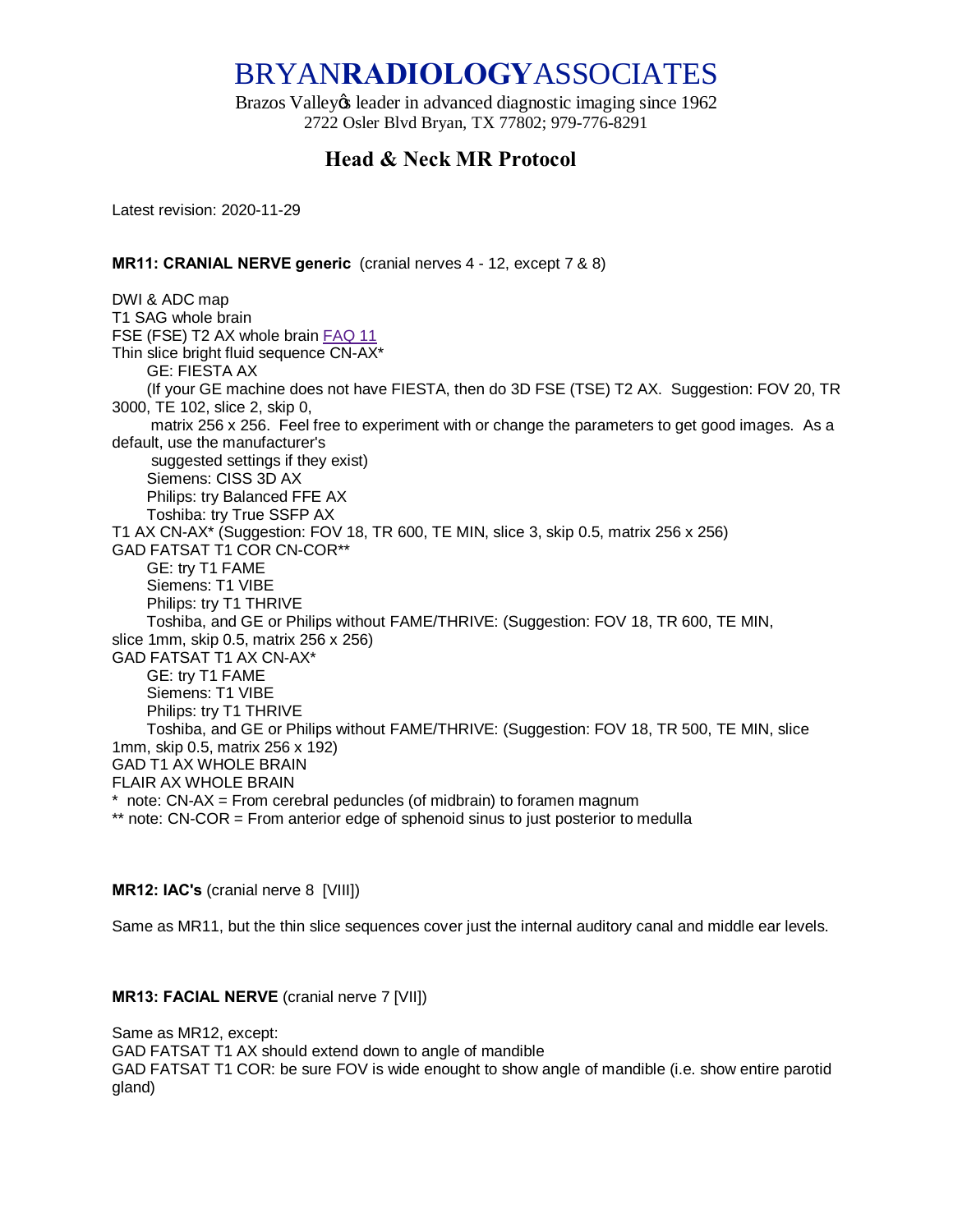#### **MR14: ORBITS**

DWI & ADC map T1 SAG whole brain T1 COR orbits\* FSE (TSE) T2 FATSAT orbits\*\$ FLAIR AX whole brain\*\* GAD T1 FATSAT COR orbits\* GE: try T1 FAME Siemens: T1 VIBE Philips: try T1 THRIVE Toshiba, and GE or Philips without FAME/THRIVE: (Suggestion: slice 4, skip 0) GAD T1 FATSAT AX orbits\* GE: try T1 FAME Siemens: T1 VIBE Philips: try T1 THRIVE Toshiba, and GE or Philips without FAME/THRIVE: (Suggestion: slice 3, skip 0) Use SAG scouts to angle the orbital AX along the plane of the optic nerves \* coverage: antero-posterior = lens to anterior edge of pons \*\* If see obvious large brain lesion of FLAIR, then add GAD T1 AX whole brain \$ If metallic dentalwork degrades images, then add STIR AX

#### **MR15: PUSATILE TINNITUS**

DWI & ADC map FLAIR AX T1 FATSAT COR (slice 4, skip 0. Cover from anterior edge of pons to back of occipital bone) GAD T1 FATSAT AX (slice 3, skip 0. Cover from foramen magnum to midbrain just above cerebral peduncles) GAD T1 FATSAT COR (slice 4, skip 0. Same coverage as the pre-gad COR sequence)

#### **MR16: NECK**

T1 SAG T1 AX (slice 5) FSE (TSE) T2 FATSAT AX (slice 5) GAD T1 FATSAT AX (slice 5) GAD T1 FATSA COR (slice 5) \* AX in 2 stacks, from skull base to T1 of T-spine

# **MR17: LARYNX**

Do MR16 Neck protocol, then add: FSE (TSE) T2 FATSAT AX (slice 3) through larynx (top of epiglottis to bottom of cricoid cartilage) GAD T1 FATSAT COR (slice 3) through larynx

# **MR18: PAROTID**

Do MR16 Neck protocol, but with the following modifications: for AX: cover from skull base to top of larynx all AX and COR: slice 3